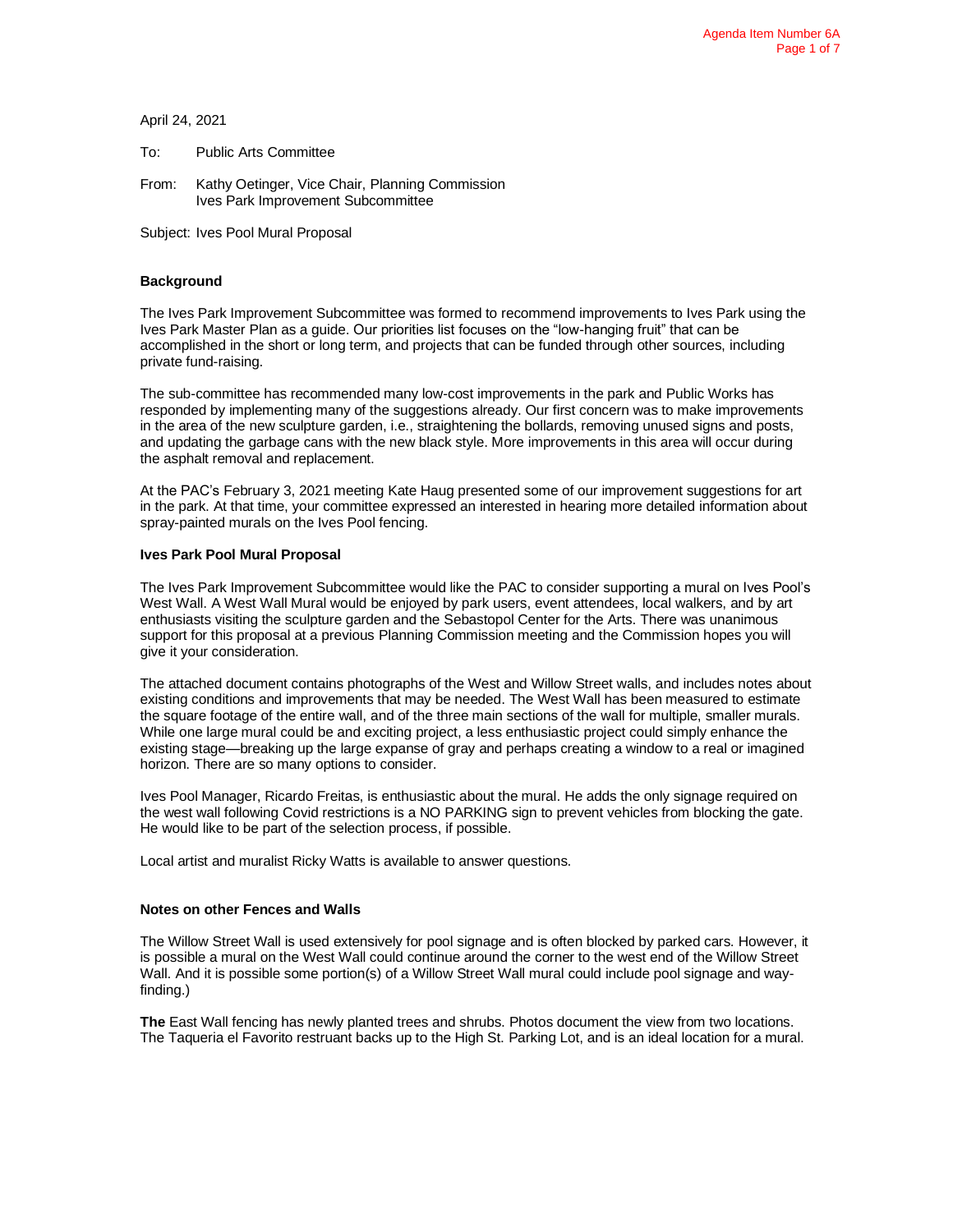# **Ives Park Pool Fencing**

February 2021





Northwest End Wall

Northwest Stage Wall



These three walls sections are in good condition with sturdy, flat, wide slats. They can be viewed as a continuous, mostly horizontal surface for art that can be viewed from many vantage points in the the park.

With or without the gate entrance these areas would be an good location for one or multiple murals.

Hedges are trimmed away from the fence.

West Entrance Wall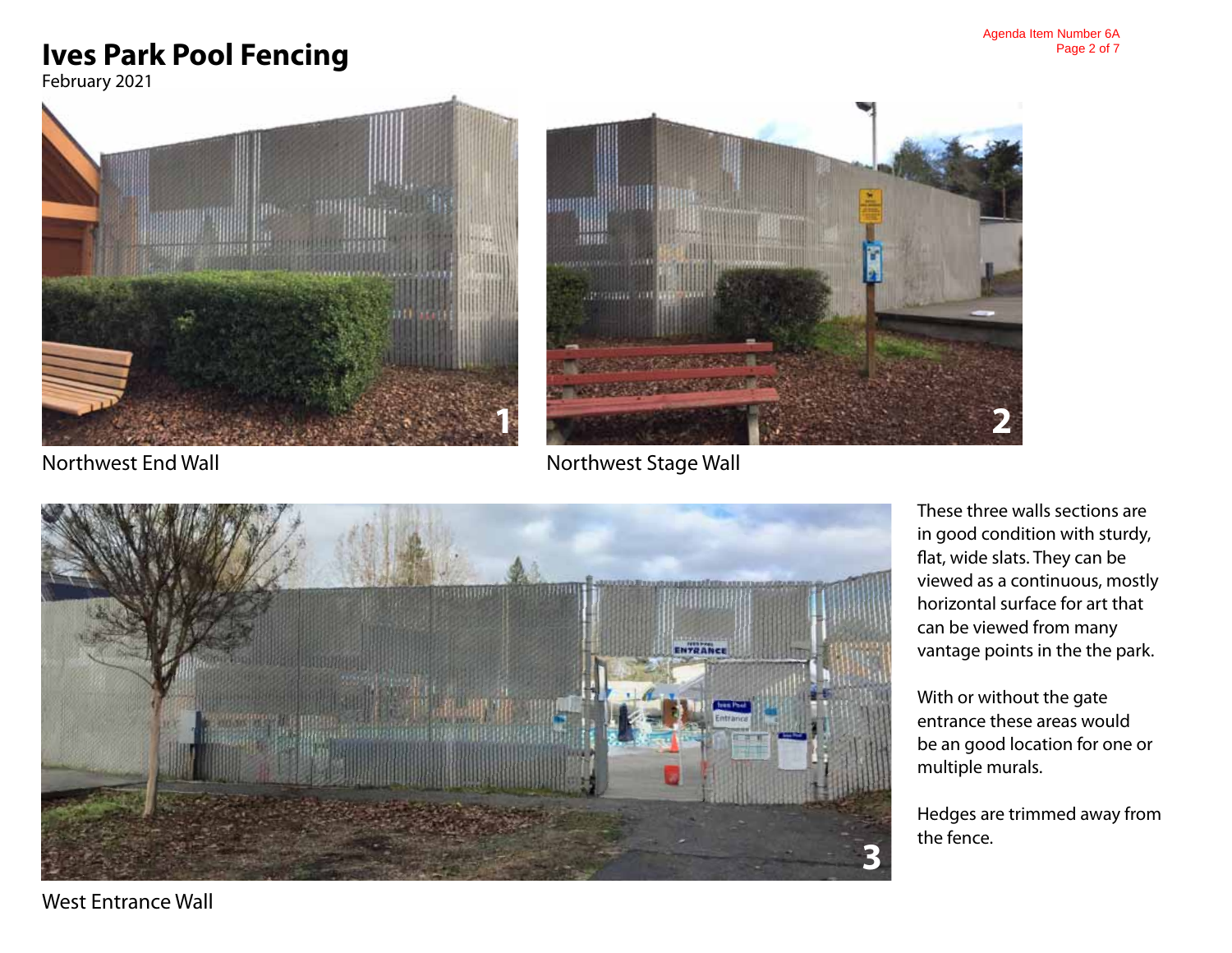

## Main West Wall

Adding the tall, slating section to the right of the entrance gate creates an even greater expance of wall for a mural. One continuous piece of art would be a dramatic enhancement to the park experience.

The fence to the right of the gate is also in very good condition. The vertical shrub, photo 5, is a volunteer behind a shed and should be removed.

Note in photo 5 that the hedges at the right in photo 4 are not immediately adjacent to the wall.



Close-up of the vertical shrub in photo 4 above.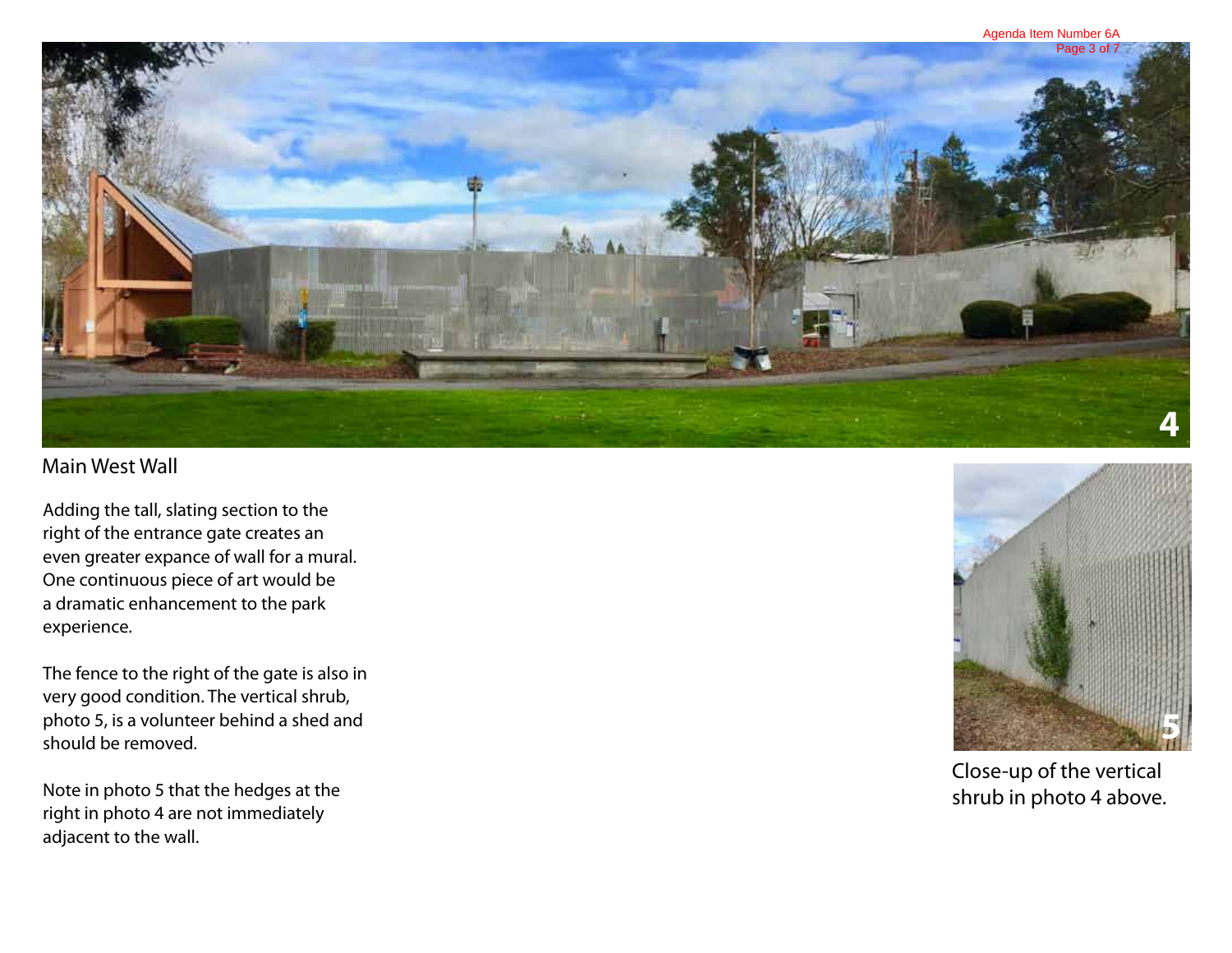#### Agenda Item Number 6A







Missing Slats at Corner

Slat Detail

## Short Upper West Wall

This shorter section of wall has some issues. With modest improvements this section could add a dramatic completion to the entire west wall, enhancing the park experience as visitors enter from Willow Street.

The larger gate on the left has wide slats, but the chain link fencing to the right is smaller, so has thinner slats. Some thinner slats are missing, but could be replaced.

Shrubs immediately adjacent to the wall at Willow Street are trimmed away from the fence but may need to be temporarily pulled back.

## Entire West Wall

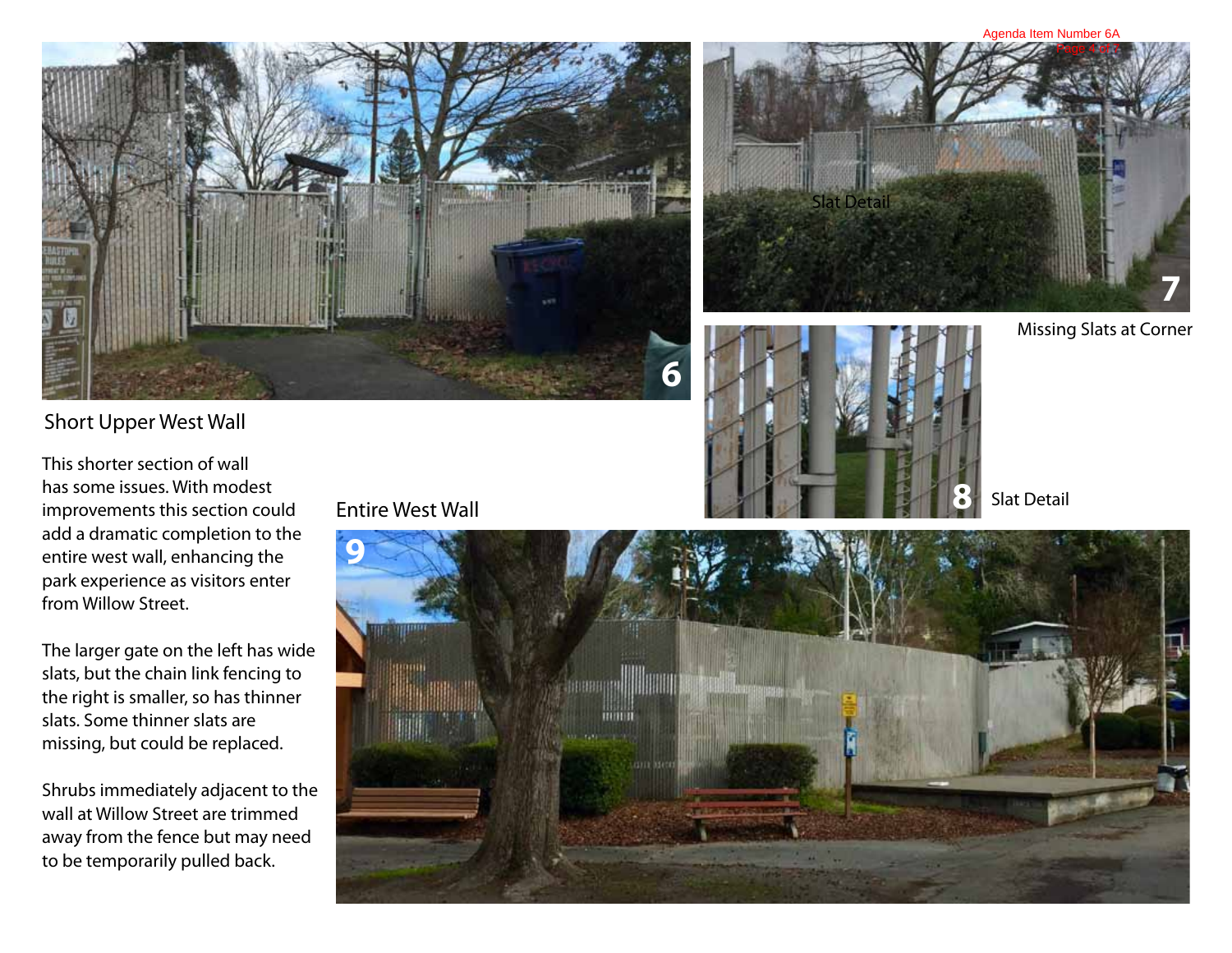

Willow Street Wall

This section of wall is used extensively for pool signage and promotion. The slats are consistently the thinner style. Weeding and ivy trimming maintenance needs more attention.

A mural on this wall would be a great improvement, especially if it incorporated Ives Pool logo signage and directional signage to the main entrance, after covid.

Discussion with the Manager and Board of Directors is needed to discuss the placement of signs and mural imagery.

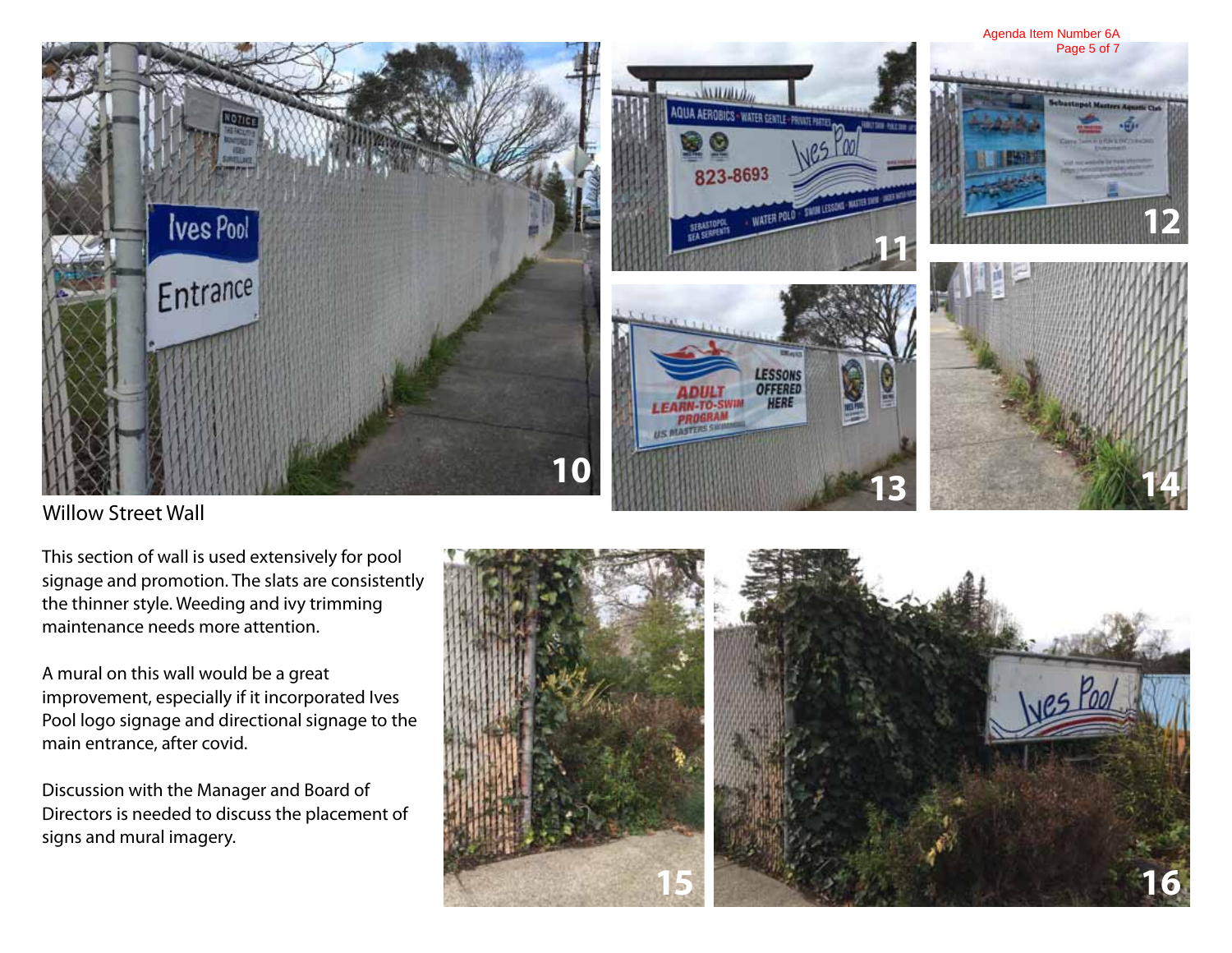

## West Wall



All 10 panels: 173 feet long, 1,947 square feet

All measurements are for planning purposes only.



Upper West Wall at Willow Street





 $5.6 \times 5.6 = 31$  sq. feet Gate, 20 large slats